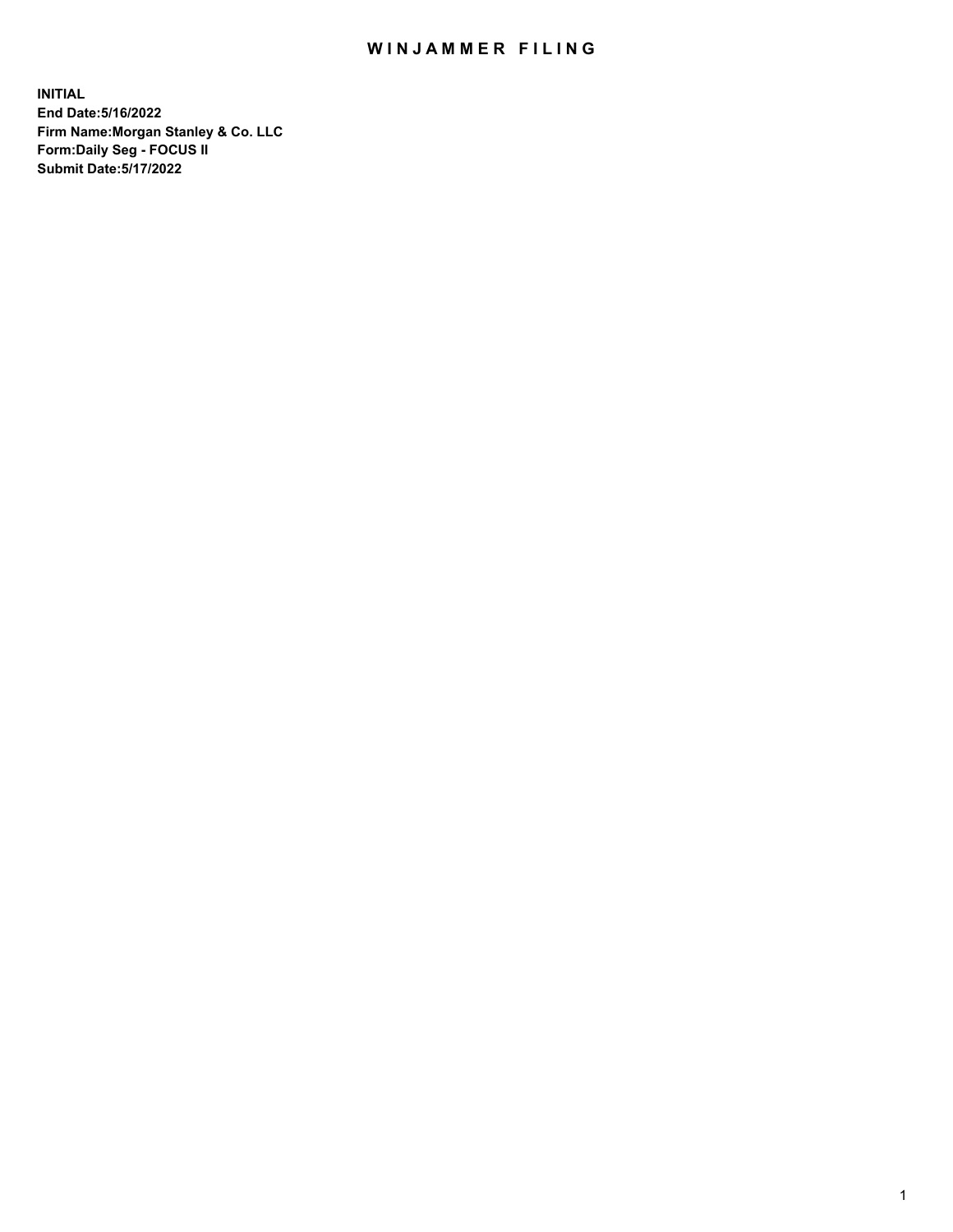**INITIAL End Date:5/16/2022 Firm Name:Morgan Stanley & Co. LLC Form:Daily Seg - FOCUS II Submit Date:5/17/2022 Daily Segregation - Cover Page**

| Name of Company                                                                                                                                                                                                                                                                                                                | Morgan Stanley & Co. LLC                               |
|--------------------------------------------------------------------------------------------------------------------------------------------------------------------------------------------------------------------------------------------------------------------------------------------------------------------------------|--------------------------------------------------------|
| <b>Contact Name</b>                                                                                                                                                                                                                                                                                                            | <b>Ikram Shah</b>                                      |
| <b>Contact Phone Number</b>                                                                                                                                                                                                                                                                                                    | 212-276-0963                                           |
| <b>Contact Email Address</b>                                                                                                                                                                                                                                                                                                   | Ikram.shah@morganstanley.com                           |
| FCM's Customer Segregated Funds Residual Interest Target (choose one):<br>a. Minimum dollar amount: ; or<br>b. Minimum percentage of customer segregated funds required:% ; or<br>c. Dollar amount range between: and; or<br>d. Percentage range of customer segregated funds required between:% and%.                         | 235,000,000<br><u>0</u><br>0 <sup>0</sup><br><u>00</u> |
| FCM's Customer Secured Amount Funds Residual Interest Target (choose one):<br>a. Minimum dollar amount: ; or<br>b. Minimum percentage of customer secured funds required:% ; or<br>c. Dollar amount range between: and; or<br>d. Percentage range of customer secured funds required between:% and%.                           | 140,000,000<br><u>0</u><br><u>00</u><br>00             |
| FCM's Cleared Swaps Customer Collateral Residual Interest Target (choose one):<br>a. Minimum dollar amount: ; or<br>b. Minimum percentage of cleared swaps customer collateral required:% ; or<br>c. Dollar amount range between: and; or<br>d. Percentage range of cleared swaps customer collateral required between:% and%. | 92,000,000<br><u>0</u><br><u>00</u><br>00              |

Attach supporting documents CH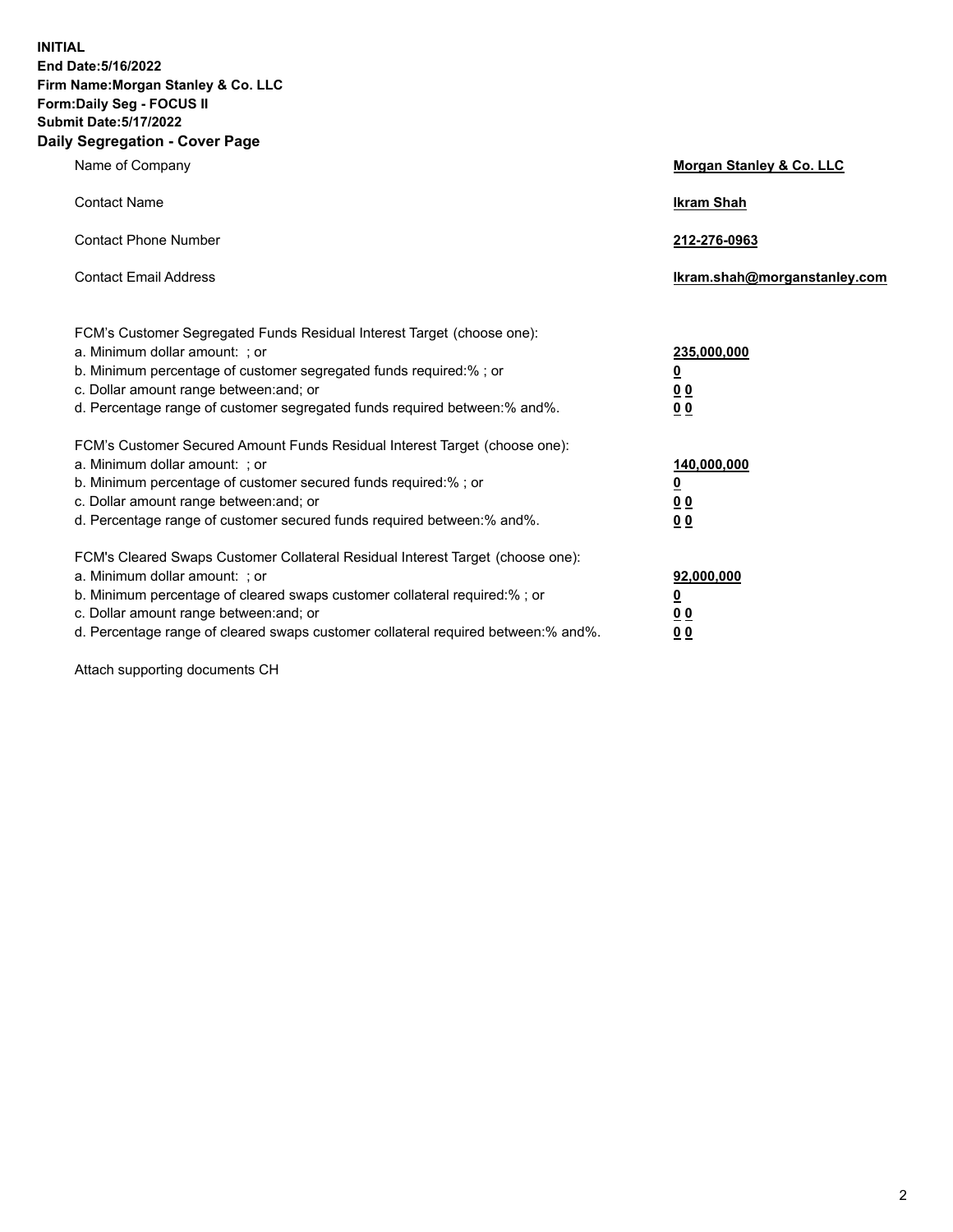## **INITIAL End Date:5/16/2022 Firm Name:Morgan Stanley & Co. LLC Form:Daily Seg - FOCUS II Submit Date:5/17/2022 Daily Segregation - Secured Amounts** Foreign Futures and Foreign Options Secured Amounts Amount required to be set aside pursuant to law, rule or regulation of a foreign government or a rule of a self-regulatory organization authorized thereunder 1. Net ledger balance - Foreign Futures and Foreign Option Trading - All Customers A. Cash **5,581,290,447** [7315] B. Securities (at market) **2,674,969,977** [7317]

- 2. Net unrealized profit (loss) in open futures contracts traded on a foreign board of trade **815,453,626** [7325]
- 3. Exchange traded options
	- a. Market value of open option contracts purchased on a foreign board of trade **36,233,190** [7335]
	- b. Market value of open contracts granted (sold) on a foreign board of trade **-22,523,813** [7337]
- 4. Net equity (deficit) (add lines 1. 2. and 3.) **9,085,423,427** [7345]
- 5. Account liquidating to a deficit and account with a debit balances gross amount **156,821,840** [7351] Less: amount offset by customer owned securities **-155,586,343** [7352] **1,235,497**
- 6. Amount required to be set aside as the secured amount Net Liquidating Equity Method (add lines 4 and 5)
- 7. Greater of amount required to be set aside pursuant to foreign jurisdiction (above) or line 6.

## FUNDS DEPOSITED IN SEPARATE REGULATION 30.7 ACCOUNTS

- 1. Cash in banks
	- A. Banks located in the United States **390,883,853** [7500]
	- B. Other banks qualified under Regulation 30.7 **248,587,046** [7520] **639,470,899**
- 2. Securities
	- A. In safekeeping with banks located in the United States **1,552,395,828** [7540]
	- B. In safekeeping with other banks qualified under Regulation 30.7 **94,303,679** [7560] **1,646,699,507**
- 3. Equities with registered futures commission merchants
	-
	- B. Securities **0** [7590]
	- C. Unrealized gain (loss) on open futures contracts **-4,985,780** [7600]
	- D. Value of long option contracts **0** [7610]
	- E. Value of short option contracts **0** [7615] **25,225,440** [7620]
- 4. Amounts held by clearing organizations of foreign boards of trade
	- A. Cash **0** [7640]
	- B. Securities **0** [7650]
	- C. Amount due to (from) clearing organization daily variation **0** [7660]
	- D. Value of long option contracts **0** [7670]
	- E. Value of short option contracts **0** [7675] **0** [7680]
- 5. Amounts held by members of foreign boards of trade
	-
	-
	- C. Unrealized gain (loss) on open futures contracts **820,439,406** [7720]
	- D. Value of long option contracts **36,233,190** [7730]
	-
- 6. Amounts with other depositories designated by a foreign board of trade **0** [7760]
- 7. Segregated funds on hand **0** [7765]
- 8. Total funds in separate section 30.7 accounts **9,299,497,800** [7770]
- 9. Excess (deficiency) Set Aside for Secured Amount (subtract line 7 Secured Statement Page 1 from Line 8)
- 10. Management Target Amount for Excess funds in separate section 30.7 accounts **140,000,000** [7780]
- 11. Excess (deficiency) funds in separate 30.7 accounts over (under) Management Target **72,838,876** [7785]

**0** [7305]

[7354] **9,086,658,924** [7355]

**9,086,658,924** [7360]

[7530]

[7570]

A. Cash **30,211,220** [7580]

 A. Cash **5,125,682,702** [7700] B. Securities **1,028,270,469** [7710] E. Value of short option contracts **-22,523,813** [7735] **6,988,101,954** [7740] **212,838,876** [7380]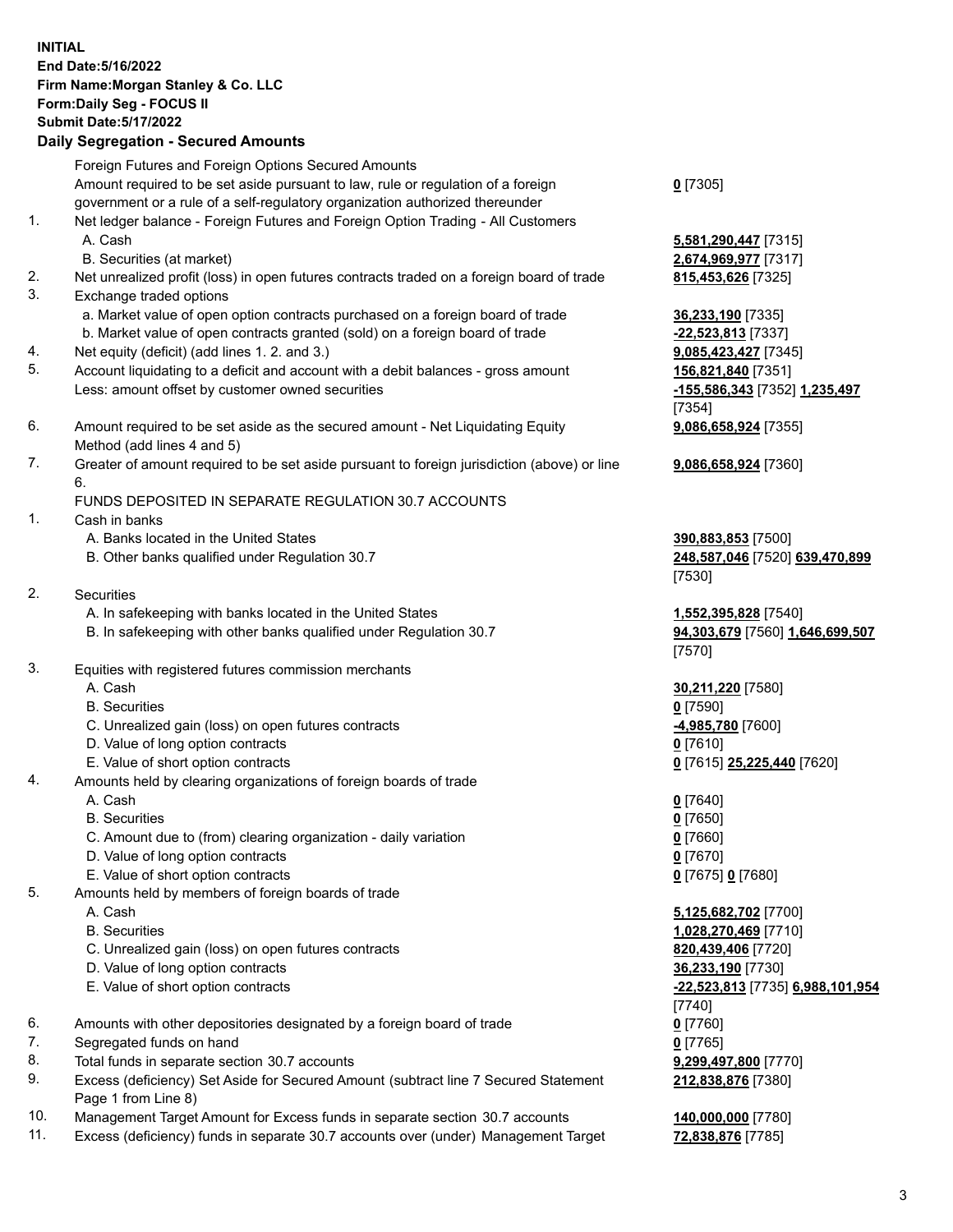**INITIAL End Date:5/16/2022 Firm Name:Morgan Stanley & Co. LLC Form:Daily Seg - FOCUS II Submit Date:5/17/2022 Daily Segregation - Segregation Statement** SEGREGATION REQUIREMENTS(Section 4d(2) of the CEAct) 1. Net ledger balance A. Cash **22,749,259,624** [7010] B. Securities (at market) **9,100,176,300** [7020] 2. Net unrealized profit (loss) in open futures contracts traded on a contract market **-3,680,422,031** [7030] 3. Exchange traded options A. Add market value of open option contracts purchased on a contract market **3,009,242,317** [7032] B. Deduct market value of open option contracts granted (sold) on a contract market **-2,330,617,180** [7033] 4. Net equity (deficit) (add lines 1, 2 and 3) **28,847,639,030** [7040] 5. Accounts liquidating to a deficit and accounts with debit balances - gross amount **472,577,754** [7045] Less: amount offset by customer securities **-464,974,011** [7047] **7,603,743** [7050] 6. Amount required to be segregated (add lines 4 and 5) **28,855,242,773** [7060] FUNDS IN SEGREGATED ACCOUNTS 7. Deposited in segregated funds bank accounts A. Cash **3,530,592,783** [7070] B. Securities representing investments of customers' funds (at market) **0** [7080] C. Securities held for particular customers or option customers in lieu of cash (at market) **3,257,299,274** [7090] 8. Margins on deposit with derivatives clearing organizations of contract markets A. Cash **15,878,144,067** [7100] B. Securities representing investments of customers' funds (at market) **0** [7110] C. Securities held for particular customers or option customers in lieu of cash (at market) **5,690,484,236** [7120] 9. Net settlement from (to) derivatives clearing organizations of contract markets **19,822,604** [7130] 10. Exchange traded options A. Value of open long option contracts **3,009,242,317** [7132] B. Value of open short option contracts **-2,330,617,180** [7133] 11. Net equities with other FCMs A. Net liquidating equity **33,586,842** [7140] B. Securities representing investments of customers' funds (at market) **0** [7160] C. Securities held for particular customers or option customers in lieu of cash (at market) **0** [7170] 12. Segregated funds on hand **152,392,790** [7150] 13. Total amount in segregation (add lines 7 through 12) **29,240,947,733** [7180] 14. Excess (deficiency) funds in segregation (subtract line 6 from line 13) **385,704,960** [7190] 15. Management Target Amount for Excess funds in segregation **235,000,000** [7194]

16. Excess (deficiency) funds in segregation over (under) Management Target Amount Excess

**150,704,960** [7198]